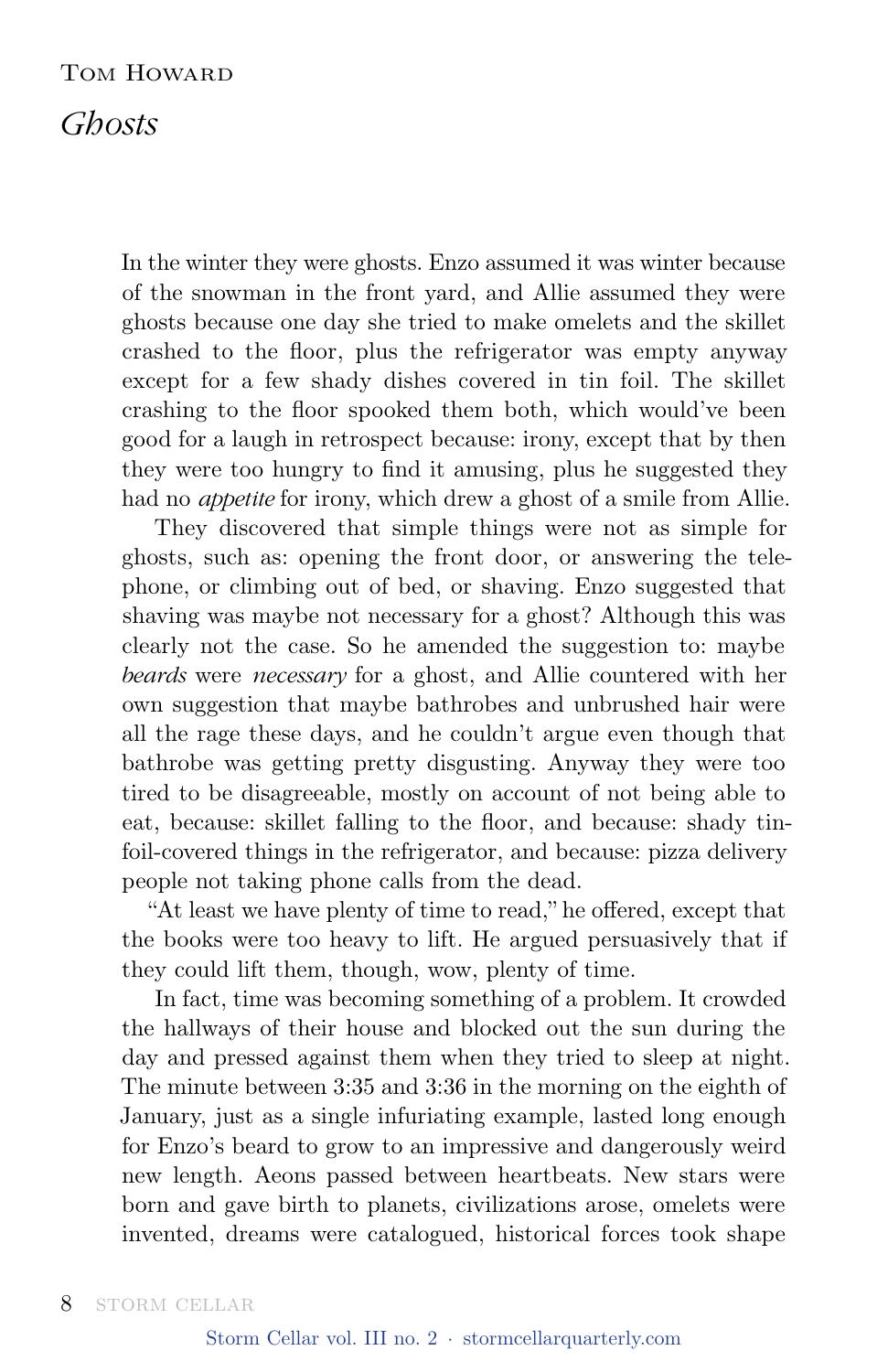and were marshaled against the multitudes, counterforces were marshaled in response (secretly, beneath skies melancholic and luminous, yet always too late, too late). Meanwhile the clock ticked over to 3:37.

One night they sat on the swing in the backyard, fingers entangled, Allie in her bathrobe and Enzo in his beard, and the world at last came almost to a full stop. A gibbous moon hung like a painting in the northeast sky, having taken up residence there some years before, its path across the sky halted, a weary yellow eye looking down on them both, unblinking. The chirping of a nightingale grew to the length of a concerto, and not really the most interesting concerto either. The seconds stretched like taffy all around them, or rather not *like* taffy but *as* taffy. And Allie took a bite.

"It's actually," she said, still chewing, and then she said something that sounded like "totally not bad," so he took a bite too, realizing a hundred percent too late that she hadn't used that second word, and that she was correct.

"Maybe," Enzo said, panicking just a little here, "we should think about this a little more," but Allie was already moving ahead, devouring, clearing their path. He joined her warily. There was just really no way to get to the next hour otherwise, let alone the spring.

Sometimes they ate full entrees, ingesting whatever they could easily chew, raw or cooked, deep-fried or blackened, swallowing it in great bitter mouthfuls (*ugh, January 27th*), but mostly they dined tapas style: an hour here, a few minutes there, a handful of seconds scooped onto little toasts like bruschetta. The evenings were the worst, tough to chew, tasting usually of ash. But the first moments of waking in the morning were surprisingly good, and needed little seasoning at all.

They didn't haunt much. Instead they found themselves endlessly orbiting some gravitational force, invisible but potent, within their home. When they strayed too far they were tugged backward, toward the origin, which Enzo came to envision as a sun made entirely of stained glass, emanating not warmth and light but a spectacular and glacial coldness that blew straight through them and crystallized whatever was left of their souls. Which sounded terrible, but on the other hand there was a kind